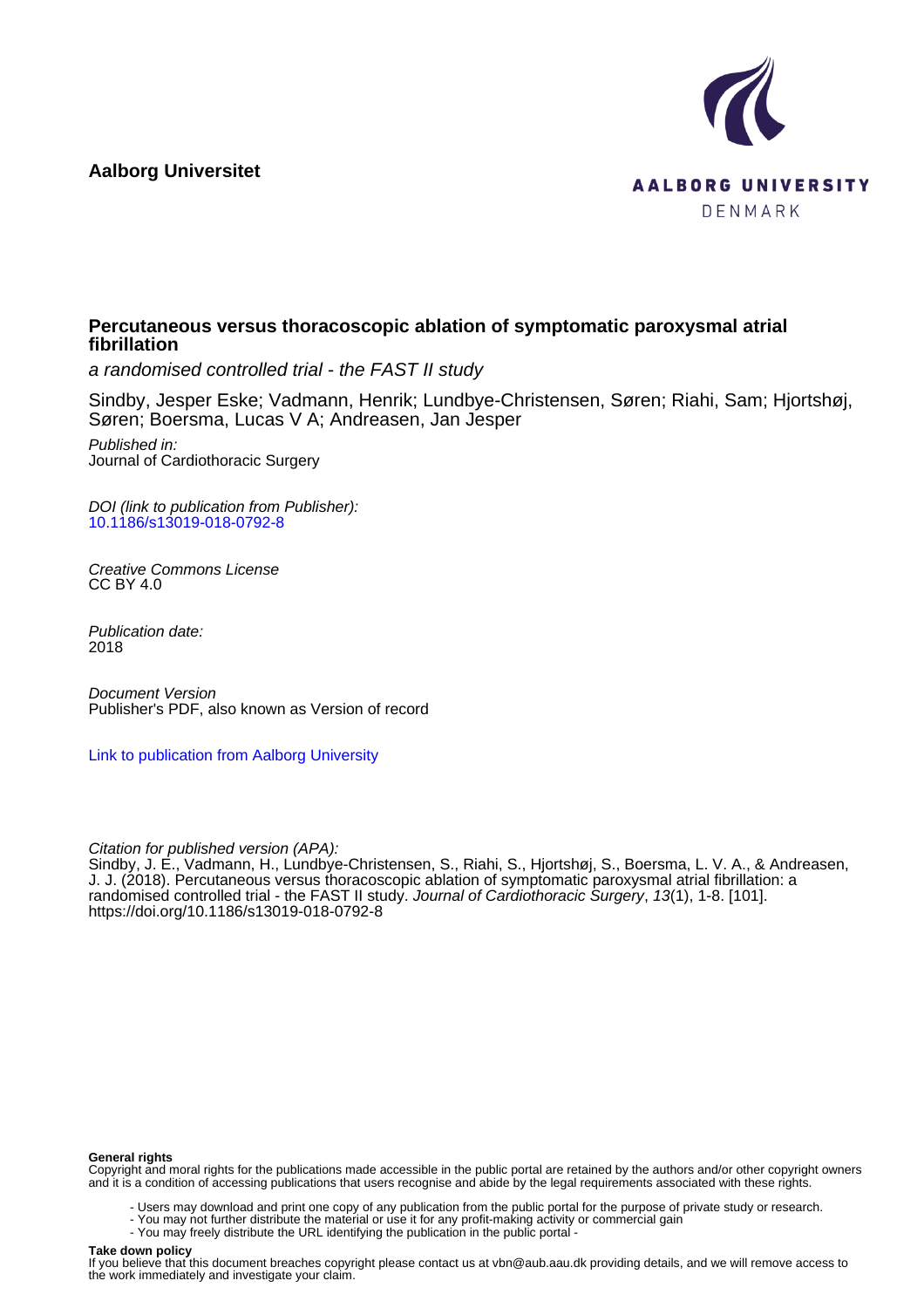# **RESEARCH ARTICLE Example 2018 12:30 The Contract of Contract ACCESS**



# Percutaneous versus thoracoscopic ablation of symptomatic paroxysmal atrial fibrillation: a randomised controlled trial the FAST II study

Jesper Eske Sindby<sup>1[\\*](http://orcid.org/0000-0001-6114-4882)</sup> (D. Henrik Vadmann<sup>2</sup>, Søren Lundbye-Christensen<sup>3</sup>, Sam Riahi<sup>2</sup>, Søren Hjortshøj<sup>2,4</sup>, Lucas V A Boersma<sup>5,6</sup> and Jan Jesper Andreasen<sup>1,4</sup>

# Abstract

**Background:** The most efficient first-time invasive treatment, for achieving sinus rhythm, in symptomatic paroxysmal atrial fibrillation has not been established. We aimed to compare percutaneous catheter and videoassisted thoracoscopic pulmonary vein radiofrequency ablation in patients referred for first-time invasive treatment due to symptomatic paroxysmal atrial fibrillation. The primary outcome of interest was the prevalence of atrial fibrillation with and without anti-arrhythmic drugs at 12 months.

Methods: Ninety patients were planned to be randomised to either video-assisted thoracoscopic radiofrequency pulmonary vein ablation with concomitant left atrial appendage excision or percutaneous catheter pulmonary vein ablation. Episodes of atrial fibrillation were defined as more than 30 s of atrial fibrillation observed on Holter monitoring/telemetry or clinical episodes documented by ECG.

Results: The study was terminated prematurely due to a lack of eligible patients. Only 21 patients were randomised and treated according to the study protocol. Thoracoscopic pulmonary vein ablation was performed in 10 patients, and 11 patients were treated with catheter ablation. The absence of atrial fibrillation without the use of antiarrhythmic drugs throughout the follow-up was observed in 70% of patients following thoracoscopic pulmonary vein ablation and 18% after catheter ablation ( $p < 0.03$ ).

Conclusion: Thoracoscopic pulmonary vein ablation may be superior to catheter ablation for first-time invasive treatment of symptomatic paroxysmal atrial fibrillation with regard to obtaining sinus rhythm off anti-arrhythmic drugs 12 months postoperative.

Trial registration: ClinicalTrials.gov Identifier: [NCT01336075](https://clinicaltrials.gov/ct2/results?cond=&term=+NCT01336075.+&cntry=&state=&city=&dist=). Registered April 15th, 2011.

Keywords: Paroxysmal atrial fibrillation, Catheter ablation, Thoracoscopic, Randomised study

# Background

Atrial fibrillation (AF) is characterized by disorganized, rapid, and irregular contraction of the atria. Its effects on hemodynamic and thromboembolic events result in significant morbidity, mortality, impaired quality of life (QOL), hospitalizations, and health-cost. It is the most common sustained cardiac arrhythmia. By 2030, it is

RA



Many patients are first diagnosed with AF when they are admitted to the hospital for AF related event (transient ischaemic attacks (TIA), stroke etc.). Other patients are increasingly affected by their symptoms (dyspnoea, palpitations etc.) with episodes increasing in severity and duration. AF is a progressive disease, where paroxysmal AF (PAF) can transform into persistent AF, long-standing persistent and permanent AF.

© The Author(s). 2018 Open Access This article is distributed under the terms of the Creative Commons Attribution 4.0 International License [\(http://creativecommons.org/licenses/by/4.0/](http://creativecommons.org/licenses/by/4.0/)), which permits unrestricted use, distribution, and reproduction in any medium, provided you give appropriate credit to the original author(s) and the source, provide a link to the Creative Commons license, and indicate if changes were made. The Creative Commons Public Domain Dedication waiver [\(http://creativecommons.org/publicdomain/zero/1.0/](http://creativecommons.org/publicdomain/zero/1.0/)) applies to the data made available in this article, unless otherwise stated.

<sup>\*</sup> Correspondence: [eskesindby@gmail.com](mailto:eskesindby@gmail.com) <sup>1</sup>

Department of Cardiothoracic Surgery, Aalborg University Hospital, Hobrovej 18-22, 9000 Aalborg, Denmark

Full list of author information is available at the end of the article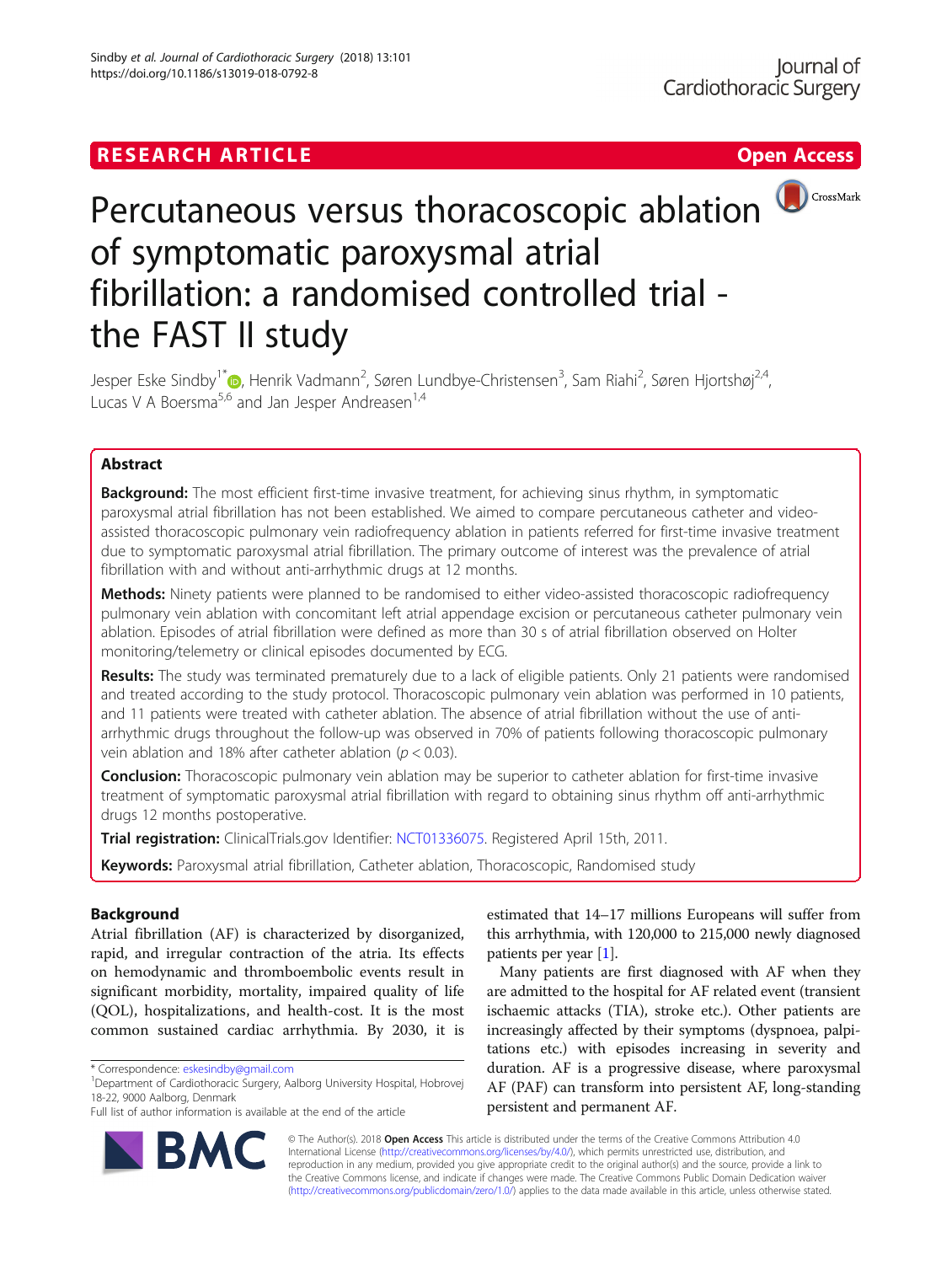The current understanding of the pathophysiology of AF implies that 'triggers' or foci may be located in the pulmonary veins. Furthermore, electrical and structural changes of the atrium itself may serve as a 'substrate' that can perpetuate AF  $[1]$  $[1]$ .

AF is treated medically with varying results and there is no definitive long-term curative treatment. The main goal aims at reducing symptoms and preventing disabling complications. Treatment normally includes antithrombotic, rhythm, and/or rate management. The decision regarding acute or long-term management depends on severity of the symptoms.

Non-pharmacological interventions have evolved over the last few decades to prevent and treat atrial fibrillation and/or to reduce symptoms. These interventions include catheter ablation (CA), video-assisted thoracoscopic (VATS) ablation and surgical Maze procedures. Surgical incisions or lines made by different energy sources, e.g., radio frequency or cryo-ablation, inhibit the progression of electrical impulses from spreading within the atrium [\[2](#page-8-0)].

The rationale for eliminating AF with ablation includes a potential improvement in quality of life [\[3](#page-8-0)], a decreased stroke risk [\[4\]](#page-8-0) and a decreased heart failure risk and improved survival.

The long-term results of different treatments modalities are emerging. However, few randomised trials have been conducted to compare the surgical and CA modalities. The Atrial Fibrillation Catheter Ablation Versus Surgical Ablation Treatment (FAST) study randomized patients with previously failed CA to thoracoscopic pulmonary vein ablation (PVI) or repeat CA, which showed significantly greater efficacy of VATS PVI, but at the price of a significantly higher adverse event rate [[5](#page-8-0)]. Other studies on surgical treatment have shown difference in efficacy depending on whether patients had paroxysmal, persistent, long-standing persistent or permanent AF and which lesion-set was made [\[6](#page-8-0)].

The most efficient first-time invasive treatment, for achieving sinus rhythm, in symptomatic paroxysmal atrial fibrillation has not been established. We aimed to compare the results of CA versus VATS pulmonary vein isolation (PVI) as a first invasive treatment in symptomatic paroxysmal AF patients. The primary outcome of interest was the prevalence of AF with and without anti-arrhythmic drugs (AAD) after 12 months.

# Methods

The study was designed as a dual-centre, prospective randomised study. Two centres were planned to include and allocate patients 1:1, i.e. the Departments of Cardiology and Cardiothoracic Surgery, Aalborg University Hospital, Denmark; and the Departments of Cardiology and Cardiothoracic surgery, St. Antonius Hospital, Nieuwegein, The Netherlands.

Enrolment began in April 2011 and was planned to end during the spring of 2013, or when the planned number of patients was enrolled. Due to administrative reasons and the relocation of surgical staff, no patients were included at St. Antonius Hospital.

Eligible patients referred to the Department of Cardiology, Aalborg University Hospital, Denmark, were screened, enrolled and randomised through an automatic digital call centre by cardiologists after oral and written informed consent from the patient was obtained.

The Danish Ethics Committee approved the study (VEK project ID: N20110009), and the trial was registered at ClinicalTrials.gov - Identifier: NCT01336075.

# Inclusion criteria

Eligible patients were patients with recurrent symptomatic paroxysmal AF. Inclusion criteria were previous failure with one or more AAD (treatment > 30 days) and/or cardioversion or any contraindications against treatment with AADs. ADDs were amiodarone, flecainid, propafenone, sotalol, beta-blockers and dronedarone.

Further inclusion criteria were willingness and ability to attend the scheduled follow-up visits, age between 18 and 75 years, and the provision of signed informed consent.

# Exclusion criteria

Exclusion criteria were persistent, long-standing persistent or permanent AF, a previous AF ablation procedure, AF secondary to electrolyte imbalance, thyroid disease, a reversible or non-cardiac cause, severe underlying heart disease (congenital heart disease, significant valvular disease, cardiomyopathy with a left ventricular ejection fraction (LVEF) < 35%, or angina pectoris/ischaemic heart disease), severe enlargement of the left atrium (> 45 mm), the presence of a pacemaker, failure to obtain informed consent, pregnancy or breastfeeding, an inability to undergo transesophegeal echocardiography (TEE), a documented left atrial thrombus, the presence of co-morbid conditions that, in the opinion of the investigator, constitute an increased risk for general anaesthesia or port access, e.g., pleural fibrosis, chronic obstructive pulmonary disease (Forced Expiratory Volume during 1 s. < 1.5 L/s), known internal carotid artery stenosis (> 80%), current enrolment in another clinical trial, life expectancy < 1 year, or previous transient ischaemic attacks (TIA)/stroke.

# Procedure

Both CA and VATS PVI are standard treatment options at Aalborg University Hospital. Approximately 200 CA procedures are performed annually by three cardiologists. One surgeon performed all VATS PVI procedures.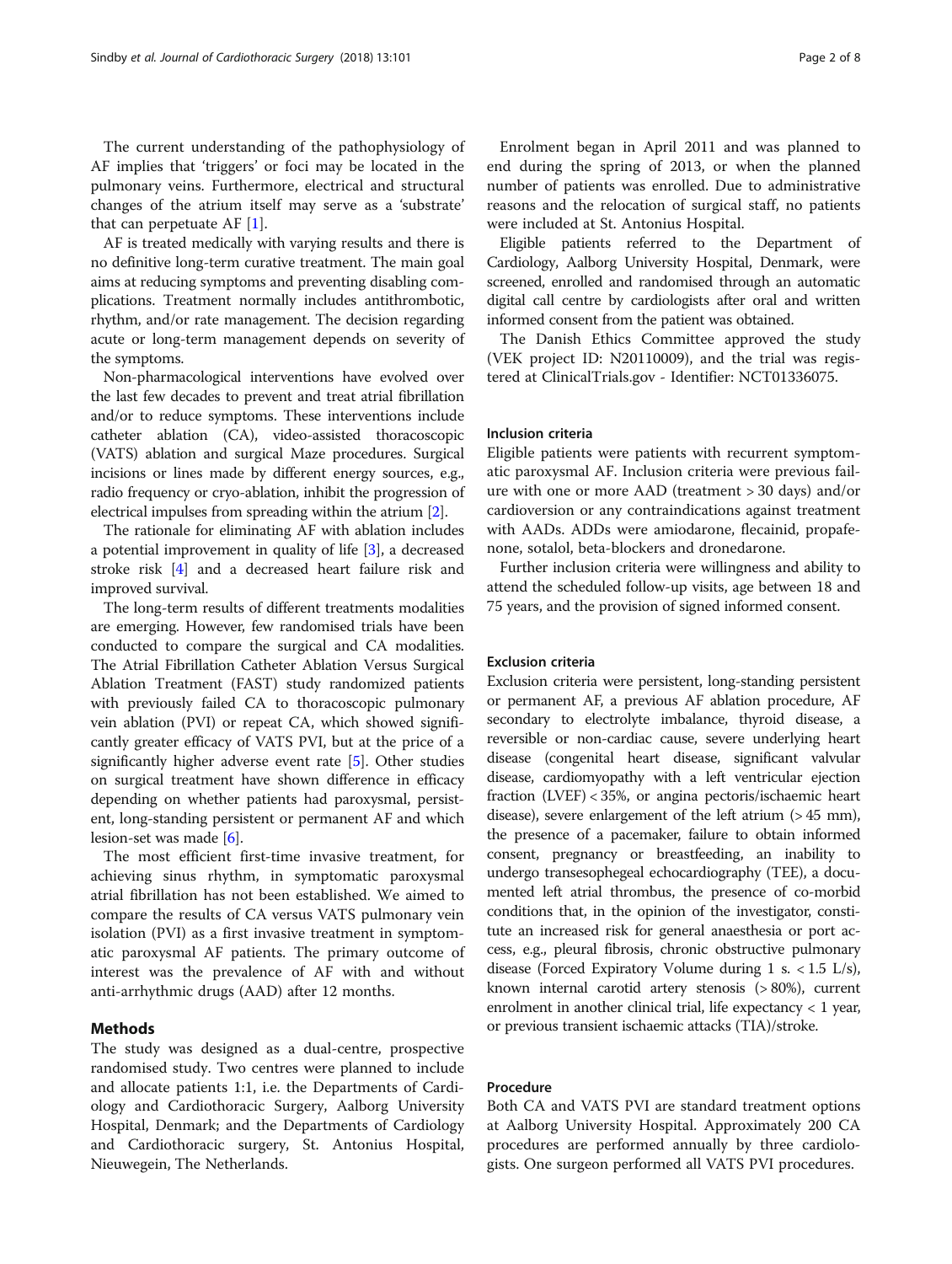#### VATS PVI

The procedure was performed under general anaesthesia with intravenous medication and the placement of a double-lumen endotracheal tube. TEE was performed in the operating room (OR) to verify the absence of a left atrial thrombus before the start of the operation. The procedure has been described in details by Wolf et al. [[7\]](#page-8-0) and Edgerton et al. [[8\]](#page-8-0).

Briefly, three ports were introduced on each side. The pericardium was incised from the superior vena cava to the inferior vena cava 2–3 cm anterior and parallel to the phrenic nerve. Blunt dissection around the pulmonary veins (PV) was facilitated by an articulated lighted dissector (Lumitip™ Dissector probe, AtriCure, Inc., Cincinnati, Ohio). Correct positioning of the ablation clamp (Isolator Synergy™ Clamp, AtriCure, Inc., Cincinnati, Ohio) on the atrium and not on the PVs was verified via direct inspection of the device after closing the jaws of the clamp. Bipolar RF energy was applied to electrically isolate the PVs; two to five overlapping lesions were created to ensure isolation. When the conductance of the tissue decreased to less than 0.0025 Siemens, an audible signal was automatically generated to indicate that the lesion was transmural. Stimulation with the Coolrail™ linear pen (AtriCure, Inc., Cincinnati, Ohio) on the PVs and atria confirmed conductance blockade of the area.

A chest tube was placed, the right lung was re-inflated, and the port sites were closed. The technique was repeated on the left side with the addition of division of the ligament of Marshall. The left atrial appendage (LAA) was then excised using a stapling device (EZ 45–60 stapler, Ethicon Endosurgery). LAA exclusion was verified on TEE. Pacing of the PVs during sinus rhythm was performed to ensure conductance blockade of the ablation-lines. No heparin was used during the procedure. If the patient was not in sinus rhythm by the end of the procedure, a synchronized direct-current shock was performed to establish sinus rhythm (SR). Extubation was performed in the OR.

#### Percutaneous radiofrequency catheter ablation

Combined with computer tomography scan, a complete anatomical image of the left atrium was generated with the CARTO® mapping system (Biosense Webster Inc., Diamond Bar, CA, USA), allowing 3-D non-fluoroscopic navigation in the left atrium. The ablation procedure was performed as described extensively in the literature by Oral et al. [\[9](#page-8-0)] and Pappone et al. [\[10](#page-8-0)]. Briefly, access to the left atrium was achieved through a standard transseptal puncture using the Brockenbrough technique. Two 8F sheaths were advanced to the left atrium through two separate transseptal punctures. During the procedure, unfractionated heparin was administered to maintain an activated clotting time value > 300 s., measured every 30 min. Ablation was performed with a 4-mm irrigated tip catheter. Circumferential ablation lines were performed, encircling the left and right PVs in the left atrium, with a demonstration of electrical discontinuity between the PV and the atrium as an endpoint. Electrical discontinuity was demonstrated by means of a Lasso catheter placed in the PVs and/ or by the mapping/ablation catheter.

#### End points

The primary endpoint was freedom from AF/left atrial tachycardia without antiarrhythmic therapy at 6- and 12-month follow-ups as determined by 7 days of Holter monitoring, ECG, and patient interviews. AF recurrence documented by ECG, admission to the hospital due to AF beyond a blanking period from 3 to 12 months were also considered treatment failures in addition to re-intervention.

An episode of AF was defined as more than 30 s of AF observed on Holter monitoring/telemetry or clinical symptoms with ECG documentation of AF.

Secondary endpoints were symptom improvement by the European Heart Rate Association score (EHRA), the absence of AF/left atrial tachycardia with AADs, procedural complications (local haematomas/ecchymosis, thromboembolism, vasovagal reaction, haemothorax, pneumothorax, infection at the entry sites, endocarditis, pulmonary vein stenosis, cardiac perforation or tamponade, complete heart block, air embolism, arrhythmias, vascular damage or insufficiency, pericardial effusion, TIA, pericarditis, phrenic nerve damage, death, sternotomy, pain, pneumonia, or chest pain/discomfort), and reduction of the AF-burden.

Data were collected at follow-up visits at one, three, six and 12 months and from unplanned admissions to the hospital and outpatient clinic. Holter monitoring was performed for 7 days shortly before the follow-up visits at six and 12 months. Information on EHRA-score, medication, AF recurrence and complications were recorded.

#### Statistical analysis

A power calculation was performed with a significance level of 5% and a power of 90% assuming success rates of 70% and 90% for percutaneous CA and VATS PVI, respectively. Therefore, the study required 79 patients in each arm. Assuming a dropout rate of 10%, the inclusion of 90 patients in each arm was planned.

All continuous variables were reported as means and standard deviations. Comparisons between groups were conducted using an unpaired t-test with a bootstrap calculation of standard error to address potential non-normality and variance inhomogeneity. Categorical variables were reported as numbers and percentages. Comparisons were conducted using Fisher's exact test. EHRA scores over time were analysed using Wald test based on repeated measures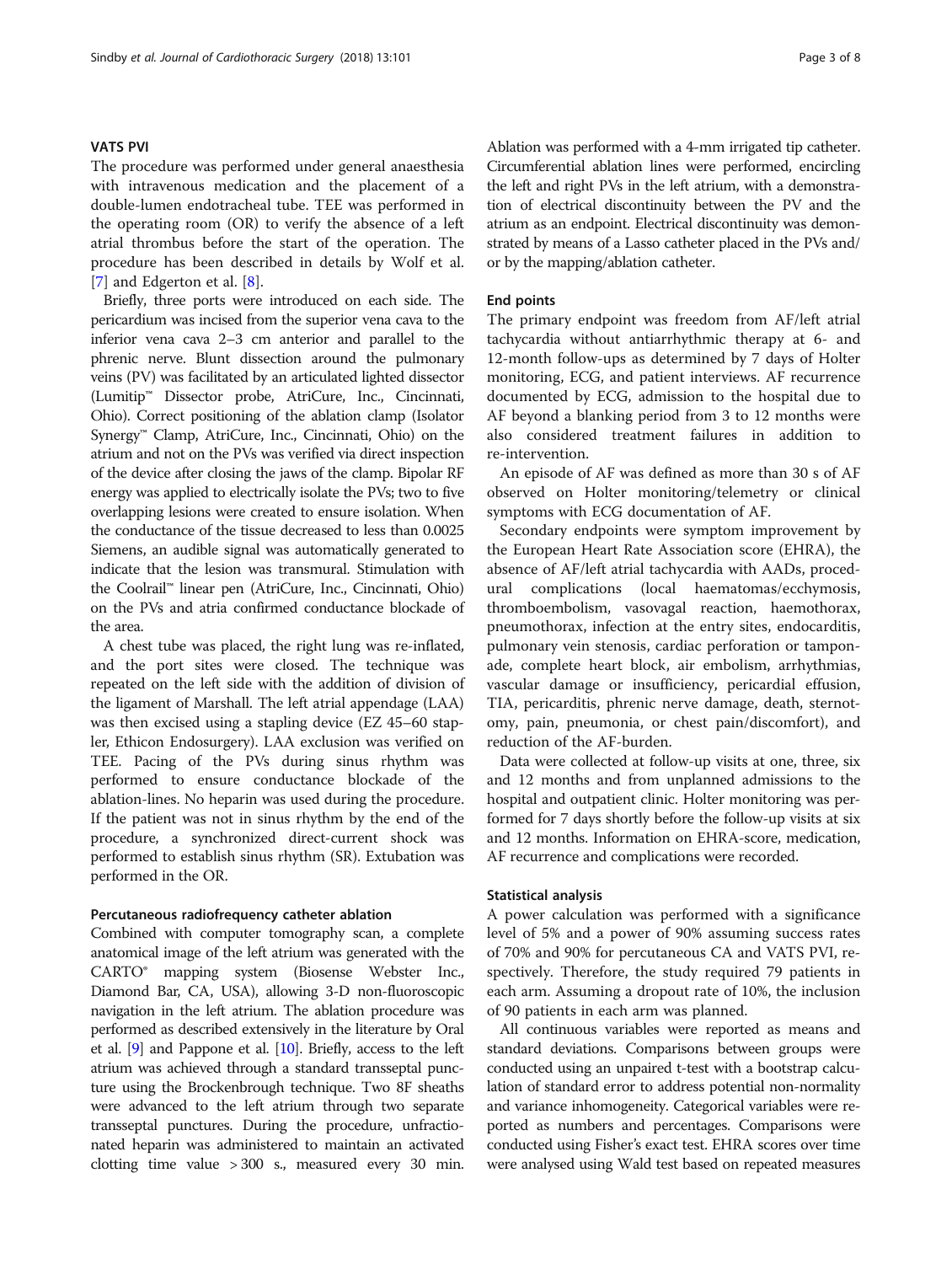

model. Measures of associations with  $p$ -values (two-tailed) < 0.05 were considered statistically significant. STATA, version 13.1 (StataCorp, College Station, TX, US) was the statistical software used.

# Results

The study was terminated in January 2014 as only 21 patients had been enrolled at Aalborg University Hospital. No patients were included in the Dutch centre due to administrative reasons and due to relocation of the surgical staff. Termination of the study was due to a lack of progress in enrolment caused by a lack of patients who fulfilled the inclusion criteria, as well as administrative challenges. The first patient was screened in July 2011, and by November 2013, 209 patients had been screened for possible enrolment in the study.

Figure 1 shows the patient flow diagram.

Of the screened patients, 165 were excluded according to the criteria. Of the remaining 44 patients eligible for randomization, 22 patients declined participation after written and oral study information was provided. A total of 22 patients were randomized. One patient in the PVI group had a malignant looking nodulus on chest x-ray and crossed over to CA group after removal of a pT1aN0M0 adenocarcinoma from the lower right pulmonary lobe. One patient in CA group was excluded after the procedure as it turned out the patient had an underlying atrioventricular nodal re-entrant-tachycardia.

After 6 months of follow-up, one patient in the VATS PVI group declined further participation in the study.

Baseline patient characteristics are shown in Table 1.

# Efficacy of CA and VATS PVI

Figure [2a](#page-5-0) and [b](#page-5-0) shows the success-rates with regard to being in SR at 3-to-6 month, 6-to-12 month and for the entire 3-to-12 month period after the procedure. Figure [2a](#page-5-0) shows patients off AAD. Figure [2b](#page-5-0) shows the combination of on and off AAD.

# Table 1 Patient characteristics

|                                            | CА         | <b>VATS PVI</b> |
|--------------------------------------------|------------|-----------------|
| Age at procedure $-$ Years (Mean $\pm$ SD) | 55.5 (8.1) | 53.5 (6.7)      |
| BMI (Mean $\pm$ SD)                        | 27.8 (4.4) | 28.1 (3.8)      |
| LVEF % (Mean $\pm$ SD)                     | 64.5 (4.7) | 63.5(7.1)       |
| LA Diameter – mm (Mean $\pm$ SD)           | 42.2 (3.2) | 42.3 (5.1)      |
| DC-conversion pre proc. (Mean $\pm$ SD)    | 2.3(3.0)   | 1.5(3.2)        |
| Sex (Male/Female)                          | 8/3        | 9/1             |
| Hypertension, n (%)                        | 4 (36.4)   | 3(30)           |
| Symptoms - EHRA 2, n (%)                   | 5 (45.5)   | 5(50)           |
| Symptoms - EHRA 3, n (%)                   | 6(54.5)    | 5(50)           |
| $CHADS2 - score 0, n$ (%)                  | 4 (36.4)   | 5(50)           |
| CHADS2 - score 1, n (%)                    | 4 (36.4)   | 4(40)           |
| CHADS2 - score 2, n (%)                    | 3(27.2)    | 1(10)           |
| COPD, n (%)                                | 0          | 0               |
| Diabetes, n (%)                            | 2(18.2)    | 0(0)            |
| $AAD - 0$                                  | 0          | 1(10)           |
| $AAD - 1$                                  | 2(18.2)    | 1(10)           |
| $AAD - 2$                                  | 6(54.5)    | 3(30)           |
| $AAD - 3$                                  | 3(27.3)    | 3(30)           |
| $AAD - 4$                                  | 0          | 0               |
| $AAD - 5$                                  | 0          | 2(20)           |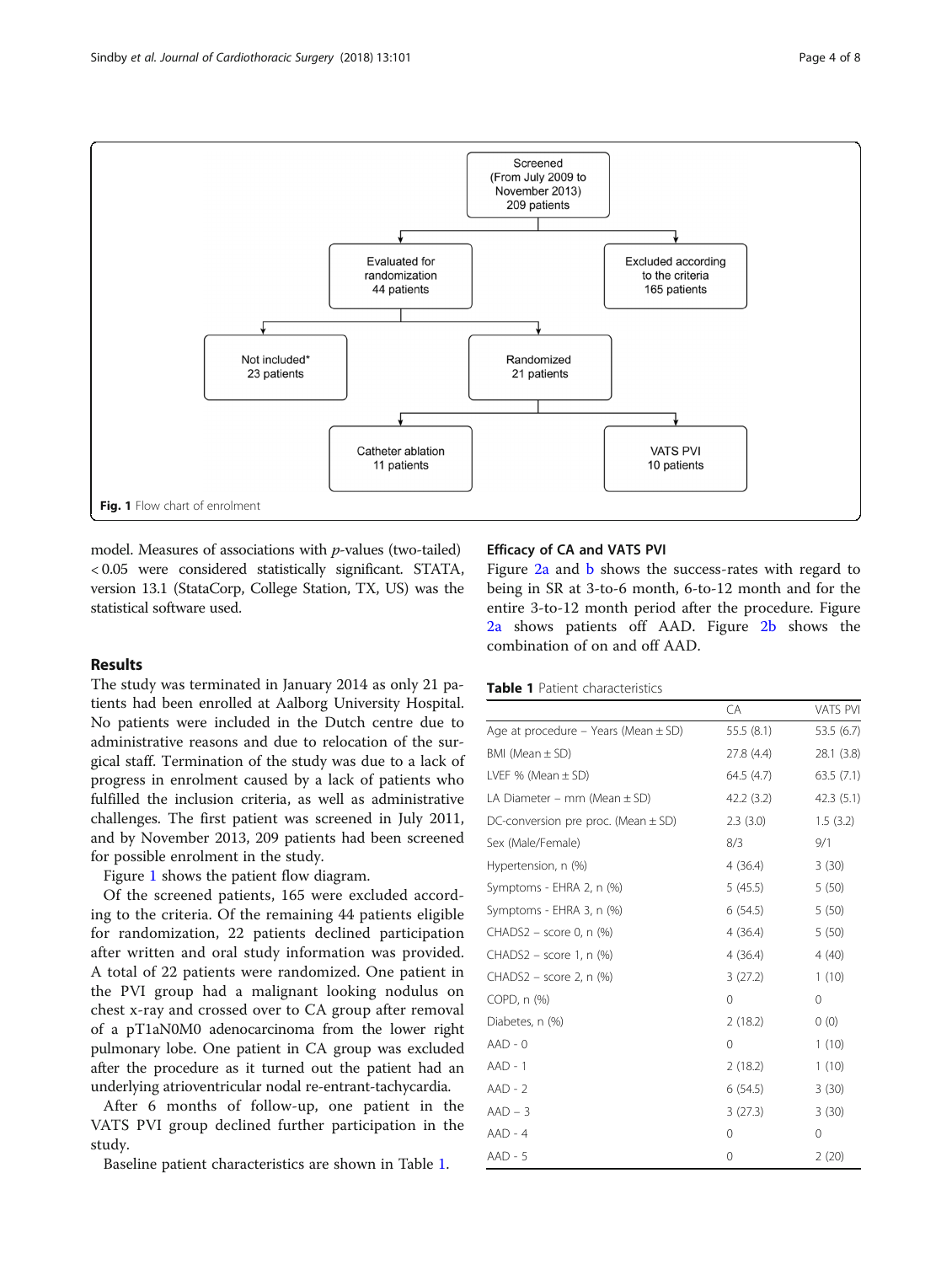<span id="page-5-0"></span>

A total of 18% of the patients in the CA group and 70% in VATS PVI group ( $p < 0.03$ ) achieved SR off AAD for the entire postoperative blanking period. For patients both on and off AAD the results were 27% versus 100%, respectively ( $p < 0.001$ ).

The results from Holter monitoring after CA at six and 12 months showed 80% and 70% in SR +/− AADs, respectively. For VATS PVI, the results showed 100% in SR +/− AADs at 6 and 12 months.

At the 6-month follow-up, two patients lacked 7-day Holter monitoring data and two patients lacked Holter monitoring data at the 12-month follow-up. The Holter monitoring data at six and 12 months showed that two and three different patients respectively, all in the CA group, had documented AF.

No patients suffered a stroke, TIA or bleeding complications during the follow-up.

Figure [3](#page-6-0) depicts development of symptoms, classified in EHRA-score, from before the procedure to 12 month after.

# Safety of CA and VATS PVI (Tables [2](#page-6-0) and [3\)](#page-6-0)

# **Discussion**

In this randomised clinical trial, VATS PVI was compared with CA as a first-time invasive treatment for patients with paroxysmal AF. The results from this limited number of patients indicated that VATS PVI might be superior to CA for the first-time invasive treatment of paroxysmal AF relative to the primary endpoint of freedom from AF without AADs at 12 months. However, the VATS PVI procedure resulted in a higher rate of complications and an increased length of hospital stay. Due to the premature termination of the study, no solid conclusions can be drawn.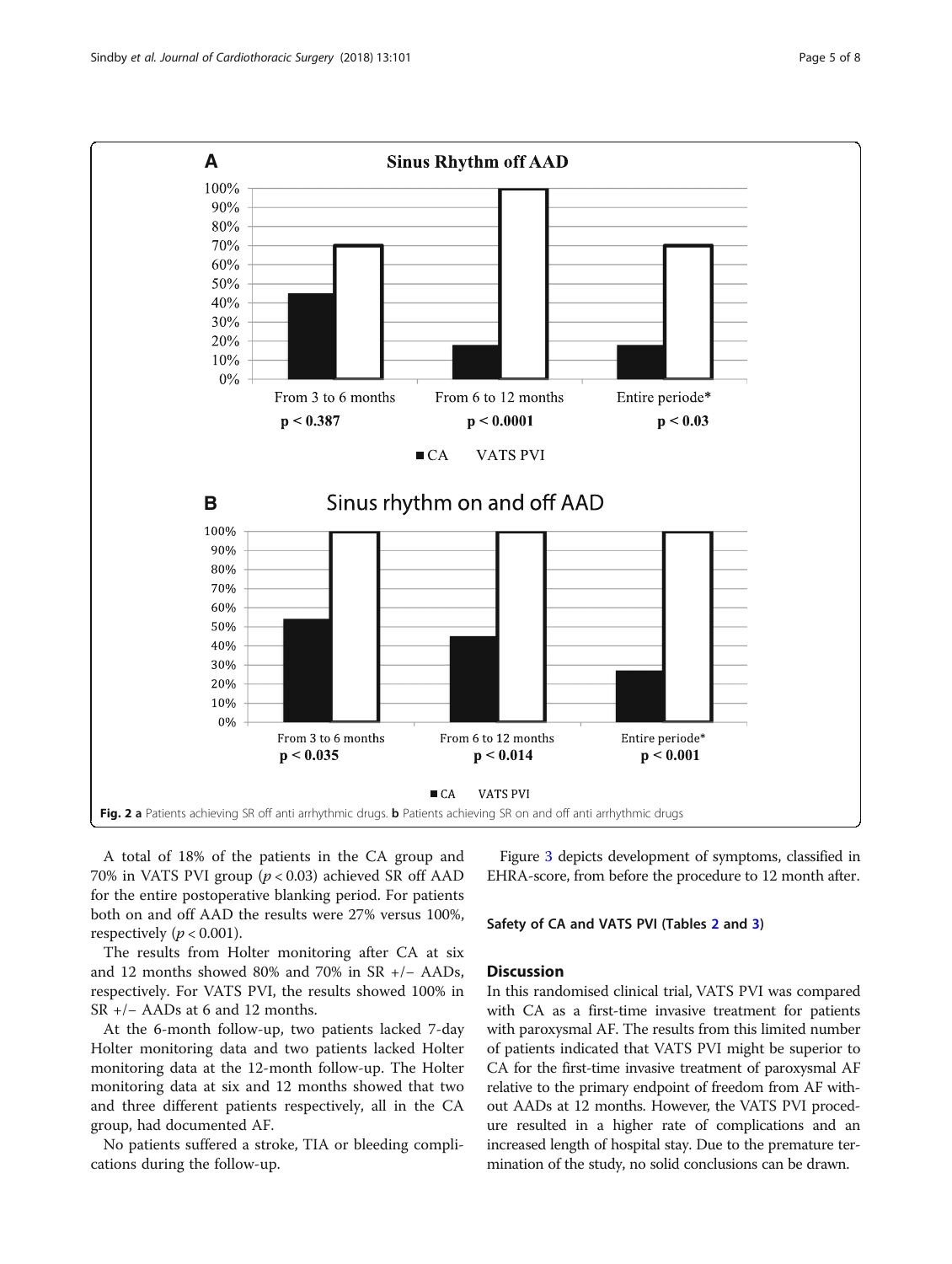<span id="page-6-0"></span>

For the entire follow-up period, VATS PVI was significantly better at achieving SR without AADs.

The optimal follow-up would have been continuous monitoring of the heart rhythm for the entire period as suggested by The Society of Thoracic Surgeons [[11](#page-8-0)]. We present the results from the different time periods along with the scheduled Holter monitoring at 6 and 12 month including the success-rate for the entire follow-up (3 to 12 month) as it somewhat resembles a continuous monitoring.

Our dataset is too small to assess reliable differences in success rates between the different time periods within the CA and VATS PVI groups. Most AF relapses occurred outside the scheduled Holter monitoring period. A 7-day Holter monitoring covers only a small portion of the follow-up period. Similar monitoring issues could be suspected when comparing results from the present study with other studies.

No pre-operative Holter monitoring was performed, so a comparison with 7-day Holter monitoring at six and 12 months could not be done. According to the Holter monitoring data, five patients showed various degrees of AF-burden (from 0.1 to 99.9%) in the CA group.

The Atrial Fibrillation Catheter Ablation Versus Surgical Ablation Treatment (FAST) study [\[5](#page-8-0)] randomized patients

Table 2 Procedure characteristics

|                              | CА                    | <b>VATS PVI</b>  |
|------------------------------|-----------------------|------------------|
| Procedure time               | $174 \text{ min}$     | 168.5 min        |
| Grey/Radiation               | 28 Gy (Range 12-61) 0 |                  |
| Admitted - Days              | $1$ (SD $0$ )         | 7.6 (Range 3-21) |
| Removal of LAA               | $0\%$                 | 100%             |
| Procedural endpoint achieved | 100%                  | 100%             |

CA Catheter Ablation, VATS PVI Video Assisted Thoracoscopic Pulmonary Vein Isolation, Gy Grey, SD Standard Deviation, LAA Left Atrial Appendage

with previously failed CA to VATS pulmonary vein isolation (PVI) or repeat CA and showed significantly greater efficacy with VATS PVI, but at the cost of a higher adverse event rate. Their results showed absence of AF without AADs at 12 months at 36,5% for CA and 65,6% for VATS PVI. However, the patients in the FAST-study differed from the patients in the present study in that some had paroxysmal AF, persistent AF and/or an enlarged left atrium and previously failed CA. Patients with an enlarged atria and persistent AF especially, have lower success rates with PVI as the only treatment and could account for the failures in the FAST-study.

A recent review article on VATS PVI by Laar et al. [[12\]](#page-8-0) showed an efficacy rate of VATS PVI of 81% at 1 year (SR off AAD), which is similar to our results.

Different strategies for post-procedure monitoring have been applied in many studies and all have their strengths and weaknesses. Mostly, 1- to 7-day Holter monitoring has been used because it is relatively easy to apply and is patient-friendly. Unfortunately, it only covers a small

|  |  | <b>Table 3</b> Complications |
|--|--|------------------------------|
|--|--|------------------------------|

|                                      | CА               | VATS PVI         |
|--------------------------------------|------------------|------------------|
| Procedure complications              | 0                | 1 <sup>d</sup>   |
| Complications during hospitalization | 0                | αþ               |
| Complications 1 month                | $1^{\mathsf{c}}$ | $\left( \right)$ |
| Complications 3 month                | 0                | $\bigcirc$       |
| Complications 6 month                | 1d               | $\left( \right)$ |
| Complications 12 month               | 0                | $\left( \right)$ |

CA Catheter Ablation, VATS PVI Video Assisted Thoracoscopic Pulmonary Vein Isolation

<sup>a</sup> The patient was converted to sternotomy due to bleeding. A full Maze IV was performed and the patient was discharged on post-operative day five without any further events; <sup>b</sup> One patient with heart block which resolved spontaneously and one patient with tamponade (relived with percutaneous drainage) and pneumonia; <sup>c</sup> Patient had discomfort in the chest and resolved within a few days without treatment; <sup>d</sup> Re-ablated and pacemaker insertion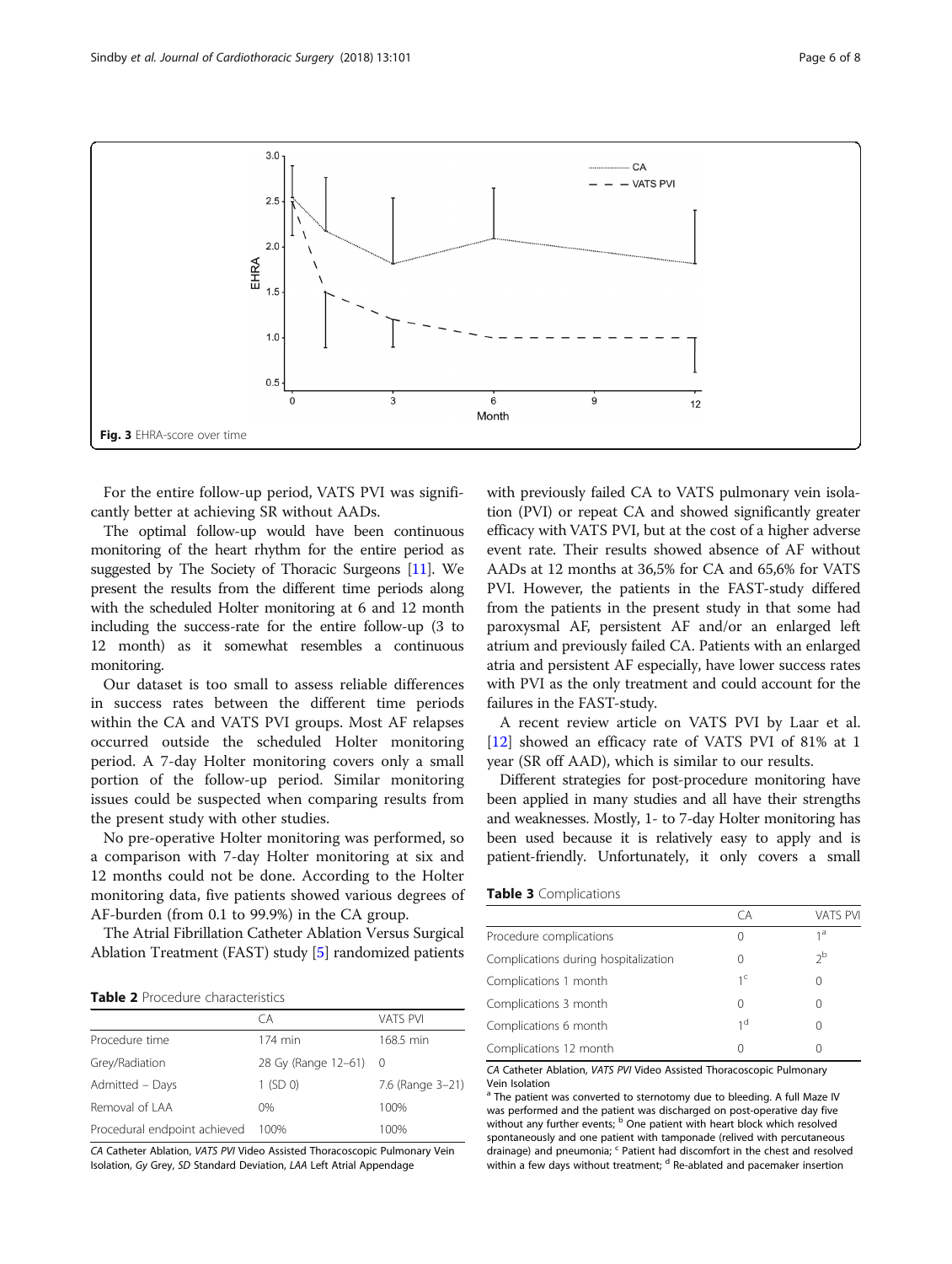fraction of the entire follow-up period. Pappone et al. [[10](#page-8-0)] reported an average of  $6 \pm 4$  AF episodes per month prior to treatment. A 24-h Holter monitoring would have an approximate 20% chance of detecting AF based on those numbers. Jaïs et al. [\[13](#page-8-0)] showed 4–30 episodes per month in which the average episode lasted 5.5 h (range 1–12 h). Therefore, Holter monitoring may have a very good positive predictive value but a low negative predictive value in this setting.

In a review article by Kis et al. on CA PVI treatment [[14](#page-8-0)] showed a success rate of 78% (freedom from AF both on and off AADs) based on the majority of the included studies having 24-h Holter monitoring at different time intervals as a reflection of success. In our opinion, this would generally be insufficient to detect asymptomatic episodes of AF.

Because of different follow-up strategies, it is difficult to compare our CA results with others.

We suggest reporting data for the entire follow-up period and following patients for at least 1 year, preferably longer. Insertable Cardiac Monitor devices may be preferred in the future as they are becoming smaller and less expensive, and these devices can detect AF/Arrhythmia on a continuous basis for a longer period depending on the battery capacity [[15](#page-8-0)]. However, there is risk of 'noise' and hence over-estimation of AF/arrhythmia.

Three out of five patients were reluctant to participate in the study, although the reason remained unspecified for the majority. Patients have different preferences and intentions when they come to the specialists; some choose for 100% efficacy, others choose for minimal impact and therefore they do not want to be randomized in a scientific study.

EHRA scores decreased over time in both groups, but improved more in the VATS PVI group than in the CA group, possibly due to the higher success rate of VATS PVI, even though CA has been shown to decrease the frequency and severity of symptoms [\[13](#page-8-0)].

The LARIAT-study showed a decrease in AF-burden after ligation of the LAA without any ablation [[16\]](#page-8-0). This finding is of interest in relation to the present study as a major procedural difference between VATS PVI and CA was exclusion of the LAA. In a study by Di Biase et al. [[17\]](#page-8-0), it was shown that 27% of failed CA procedures occurred in patients with initiation/trigger points for AF in or around the LAA, which could partly explain the higher success rate with VATS PVI as the LAA is excluded. Romanov et al. [[18\]](#page-8-0) have found no difference in success rates when removing the LAA in patients with non-paroxysmal AF.

Ligation of the LAA as the only treatment [\[19\]](#page-8-0) has shown a persistent decrease in blood pressure (BP) and a short-term reduction in sodium levels. Neuro-hormonal changes are still unclear, but indicate that AF could be

much more than just a 'mechanical' problem of irregular heartbeats.

Concerning matters of LAA, one should notice that this study was not designed nor powered for a comparison of ablation lines but in order to compare two invasive treatment procedures.

Complications occurred more often in the surgical group as also shown by others authors [[1,](#page-8-0) [5](#page-8-0), [12\]](#page-8-0). The main reasons for prolonged hospital stays in the present study were pneumonia, temporary heart block and pain management. Complications in the VATS PVI group were dealt with during the hospital stay and none of the patients had problems after discharge. Laar et al. [[12](#page-8-0)] showed a complication rate similar to CA after minor complications e.g. pneumothorax and pleural effusions were excluded from analysis.

Even though the objectives of the procedures are similar, the risk-profiles of CA and VATS PVI are different [\[1](#page-8-0)]. To optimize communication with patients, complications may be classified as life-threatening, severe, moderate, minor and unknown as outlined in published guidelines [[1\]](#page-8-0). The risk-profile and long-term benefits of a procedure should be taken into consideration and conveyed to the patient when choosing a treatment strategy.

A major limitation of this study is the low number of patients included, and therefore the study was not powered for firm conclusions.

# Conclusion

VATS PVI may be superior to CA for the first-time invasive treatment of symptomatic paroxysmal AF in obtaining freedom from AF without AADs 12 months postoperative. However, a higher rate of complications and longer hospitalization is associated with VATS PVI. Although this was a randomised study, no solid conclusions can be drawn based on the results from this study due to the low number of patients included. A similar study should be carried out in centres with more patients.

#### Abbreviations

AAD: Anti-arrhythmic drugs; AF: Atrial fibrillation; CA: Catheter ablation; EHRA: European Heart Rate Association score; LAA: Left Atrial Appendage; LVEF: Left ventricular ejection fraction; OR: Operating room; PV: Pulmonary veins; PVI: Pulmonary vein isolation; SR: Sinus rhythm; TEE: Transesophegeal echocardiography; TIA: Transient ischaemic attacks; VATS: Video-assisted thoracoscopic

#### Funding

This study was supported by the Strategic Research Council, Denmark, and the Atrial Fibrillation Study Group, Aalborg University Hospital, Denmark. The funders had no role in study design, data collection and analysis, decision to publish or preparation of the manuscript.

#### Availability of data and materials

The datasets used and analysed during the current study are available from the corresponding author on reasonable request.